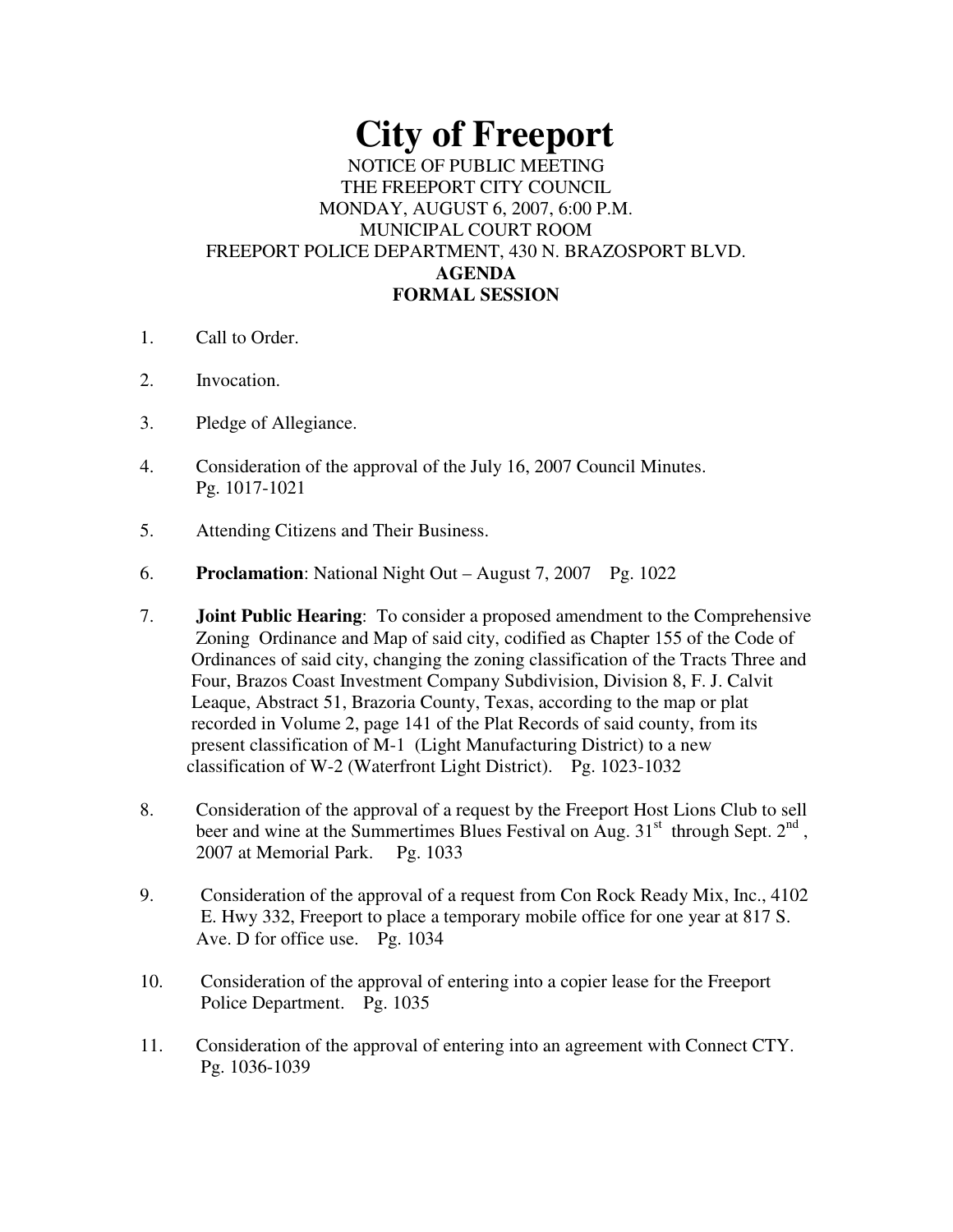- 12. Consideration of the approval of purchasing radios for the Freeport Police Department. Pg. 1040
- 13. Consideration of the approval of a request from Jim McEntire, 727 W. 12<sup>th</sup> Street to authorize the Mayor or Mayor Pro Tem to sign a letter to the District Attorney Office requesting that a search warrant be issued for the premises at 803 W.  $12<sup>th</sup>$ Street to search for environmental violations. Pg. 1040-B
- 14. Consideration of the approval of a request from Main Street Board & Historical Commission to close the following streets for their  $3<sup>rd</sup>$  Annual Summertime Blues Festival and Triathlon from noon on Friday, August 31<sup>st</sup> until 6:00 p.m. on Sunday, September 2nd. Pg. 1041-1042-B

Second Street at Cherry to the alley behind Tobey Hardware Broad Street at Cherry to FM 1495 W. Park from Fourth St. to Second St. E. Park from Fourth St. to Second St.

In addition, Main Street & Historical Commission requests the following temporary street closing with guards at major intersections:

> Saturday, September l, 2007-- **Parade** from 3:00 p.m. to 4 p.m. Second Street from Yaupon to Memorial Park

> Sunday, September 2, 2007 – **Triathlon** from 7:00 a.m. to approximately 10:00 A.M. Portions of Hwy. 288 between 2<sup>nd</sup> St. and Municipal Park Drive Seconds St. between Hwy. 288 and Cherry St. Cherry St. from Second to  $8<sup>th</sup>$  St. 8<sup>th</sup> St. from Cherry to FM 1495 FM 1495 from  $8^{th}$  to FM 723 Race route between Municipal Park and Velasco St. One lane of the Velasco Bridge.

- 15. Consideration of the approval of Resolution No. 2007-2151 appointing Coy W. Barnett to the Urban Renewal Board of said City. Pg. 1043-1044
- 16. Consideration of the approval of selling the city's interest on Block 85, Lots 13  $\&$ 14, Velasco Townsite, known as 123 South Ave. F. Pg. 1045-1051
- 17. Consideration of the approval of selling the city's interest on Tract 133 and 134, BCIC-9, Abstract 51, Account No. 2109-0083-110. Pg. 1052-1053-B
- 18. Consideration of the approval of purchasing Block 2, Lot 10 & 11, Freeport Townsite, known as 536 East Broad Street. 1054-1059